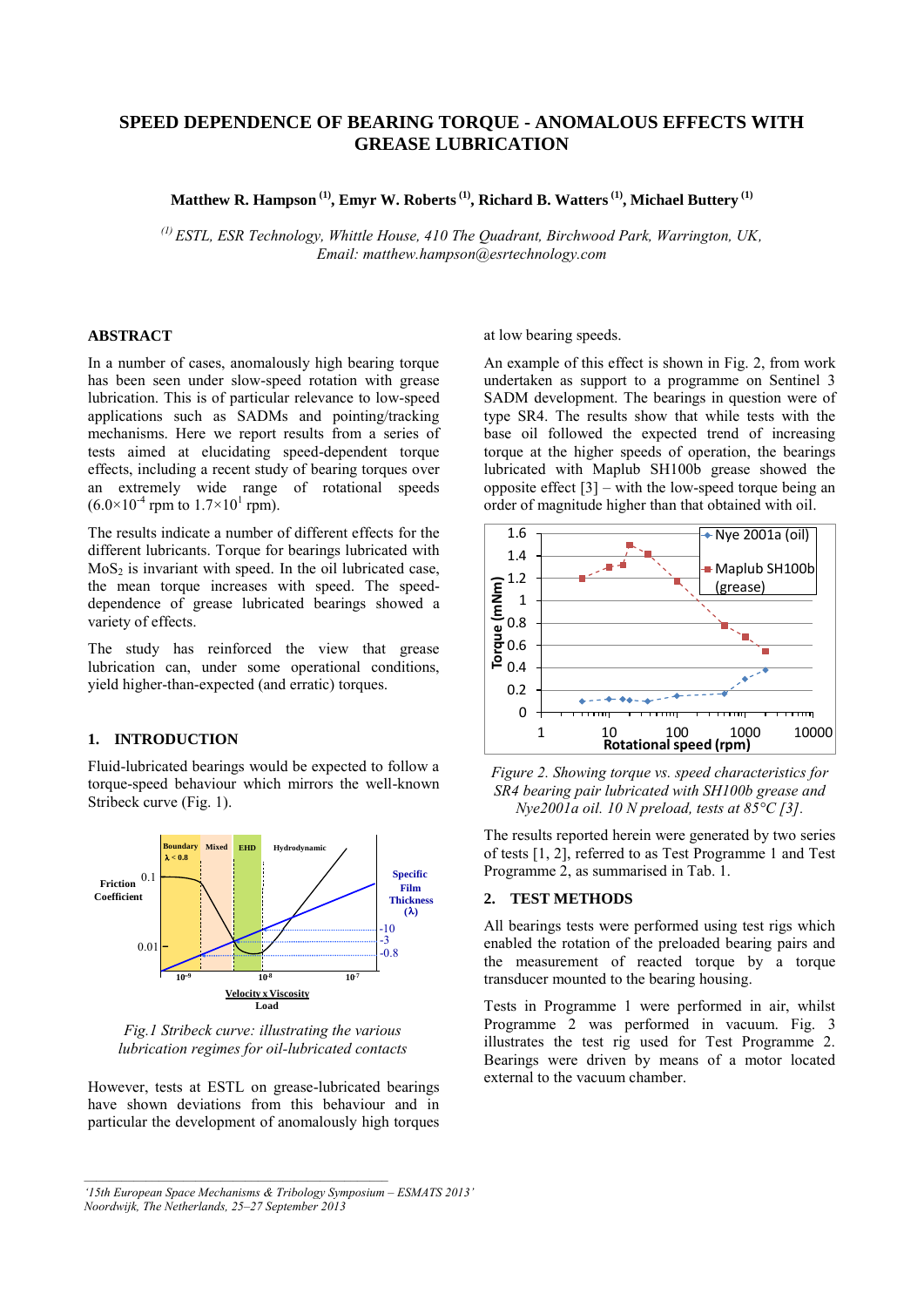*Table 1. Summary of test conditions.* 

|                                | <b>Test Programme</b><br>1                                                                                                                                                                      | <b>Test Programme</b><br>2                                                            |
|--------------------------------|-------------------------------------------------------------------------------------------------------------------------------------------------------------------------------------------------|---------------------------------------------------------------------------------------|
| <b>Lubricants</b><br>tested    | Oil<br>Grease                                                                                                                                                                                   | Solid<br>Oil<br>Grease                                                                |
| <b>Bearing type</b><br>tested  | <b>MPB</b><br>S1724M5P58LD<br>DB20-25<br>(see Tab. 2)                                                                                                                                           | <b>FAG XCB71916</b><br>(see Tab. $3)$                                                 |
| <b>Test rotation</b><br>speeds | $0.01 - 10$ rpm                                                                                                                                                                                 | $6 \times 10^{-4} - 16.67$<br>rpm                                                     |
| Preload                        | 100 N Hard<br>preload (all<br>greases). Peak<br>stress: 1011 MPa.<br>Hard and soft<br>preloads in the<br>range $10-200N$<br>(Braycote 601EF<br>only). Peak stress<br>range: 490 to<br>1257 MPa. | 1200 N (Oil and<br>grease). Peak<br>stress: 1300 MPa.<br>500 N (Solid<br>lubrication) |
| <b>Test</b><br>environment     | Air                                                                                                                                                                                             | Vacuum                                                                                |

The details of the tested bearings are given in Tab. 2 and Tab. 3. Phenolic bearing cages were used for the oil and grease lubricated tests. These were impregnated with the lubricant oil (or base oil of greases) in line with an established flight process before testing, to prevent the uptake of oil by the cage. Bearing cages made of PGM-HT material were used for the solid lubricant tests.

The lubricated bearings were run in until torque values were stable prior to commencing the variable speed experiments. Torque measurements at each speed were made by performing a "reversal" consisting of movements in alternating directions, in order to assess the bearing torque. Typically a number of complete revolutions in each direction are performed. In the case of the extremely slow speed tests of Test Programme 2, it was not practical to complete whole revolutions due to the time required, and a reduced movement was performed instead.



*Figure 3. Bearing torque test rig. (Test Programme 2)*

*Table 2 Bearing details –* MPB S1724M5P58LDDB20- 25 *used for Test Programme 1.*

| <b>Ball material</b>      | 440C            |
|---------------------------|-----------------|
| <b>Ring material</b>      | 440C            |
| OD (mm)                   | 38.1            |
| $ID$ (mm)                 | 26.99           |
| Width (mm)                | 6.35            |
| <b>Ball complement</b>    | 24              |
| <b>Ball diameter (mm)</b> | 3.18            |
| <b>Conformity</b>         | Close $(< 1.1)$ |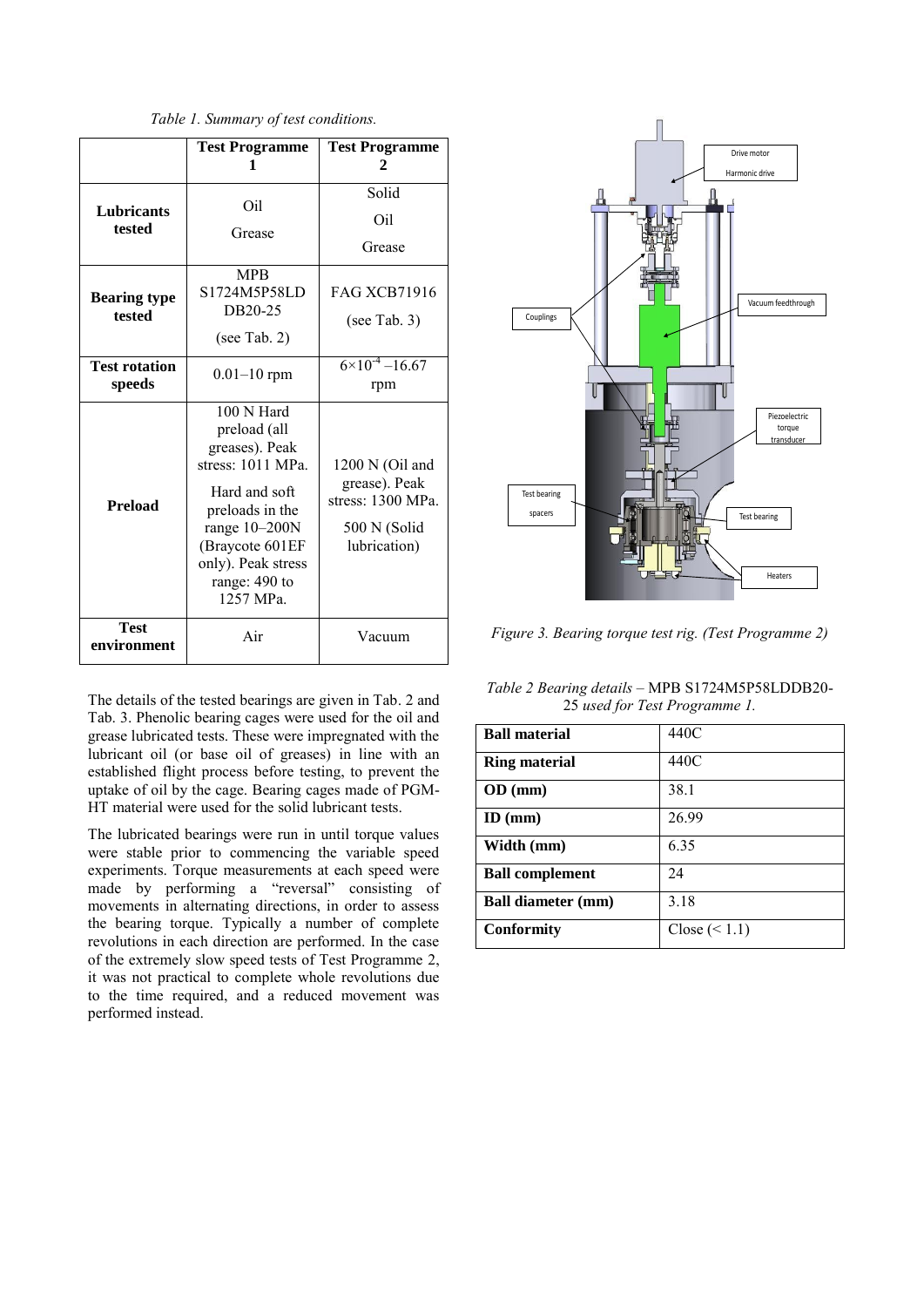| Table 3 Bearing details – FAG XCB71916 used for Test |                     |  |  |
|------------------------------------------------------|---------------------|--|--|
|                                                      | <i>Programme 2.</i> |  |  |

| <b>Ball material</b>      | Silicon nitride |
|---------------------------|-----------------|
| <b>Ring material</b>      | Cronidur 30     |
| OD (mm)                   | 110             |
| $ID$ (mm)                 | 80              |
| Width (mm)                | 16              |
| <b>Ball complement</b>    | 25              |
| <b>Ball diameter (mm)</b> | 9.525           |
| Conformity                | Close $(< 1.1)$ |

### **3. RESULTS**

#### **3.1. Solid lubrication**

Solid  $(MoS<sub>2</sub>)$  lubricated bearings were tested over a range of bearing rotation speeds in Test Programme 2. Bearing races and balls were both coated with 1  $\mu$ m sputtered  $MoS<sub>2</sub>$ . The mean torque (as shown in Fig. 4) was shown to be independent of speed, across the whole range of speeds tested.



*Figure 4. Solid lubrication mean torque. MoS<sup>2</sup> lubrication, 500 N preload (Test programme 2).*

This result is consistent with expectations, as solid lubricants are understood to be unaffected by rotational speed. Lubrication is always in the boundary-regime and there are no viscous effects to cause speeddependent changes in torque.

The observed invariance of mean torque for solid lubricated bearings demonstrates the suitability of our test apparatus for the measurement of torque over this wide range of speeds. This gives us confidence that the effects seen for oil and grease lubrication, presented later, are consequences of the lubricant rather than artefacts of the test rig or the bearings themselves.

#### **3.2 Oil Lubrication**

On moving to a fluid lubricated system, it is expected that there will more variation of torque behaviour with speed. In Test Programme 1, two common space oils were tested, Fomblin Z25 (a perfluorinated polyether, PFPE) and Nye 2001a (a multiply alkylated cyclopentane), mean torque results are shown in Fig. 5.



*Figure 5. Oil lubrication mean torque. Test Programme 1.* 

In the case of both oils, there is an increase in mean torque with higher rotation speeds. The Nye 2001a lubrication gave slightly less consistent results for repeat tests with the same conditions.

The trend for increasing torque with higher rotation speeds is attributable to increased viscous drag as the speed increases.

These effects were also investigated in Test Programme 2, over a wider range of rotation speeds. These tests were performed on different size bearings, with Nye 2001a lubrication.



*Figure 6. Oil lubrication mean torque. (Test Programme 2) Nye 2001a, 1200 N preload.* 

Again, the mean torque (Fig. 6) of the oil lubricated bearings showed a clear correlation to rotation speed – and consistent with the trend shown by the Stribeck curve (Fig. 1). There is a clear increase in (viscous)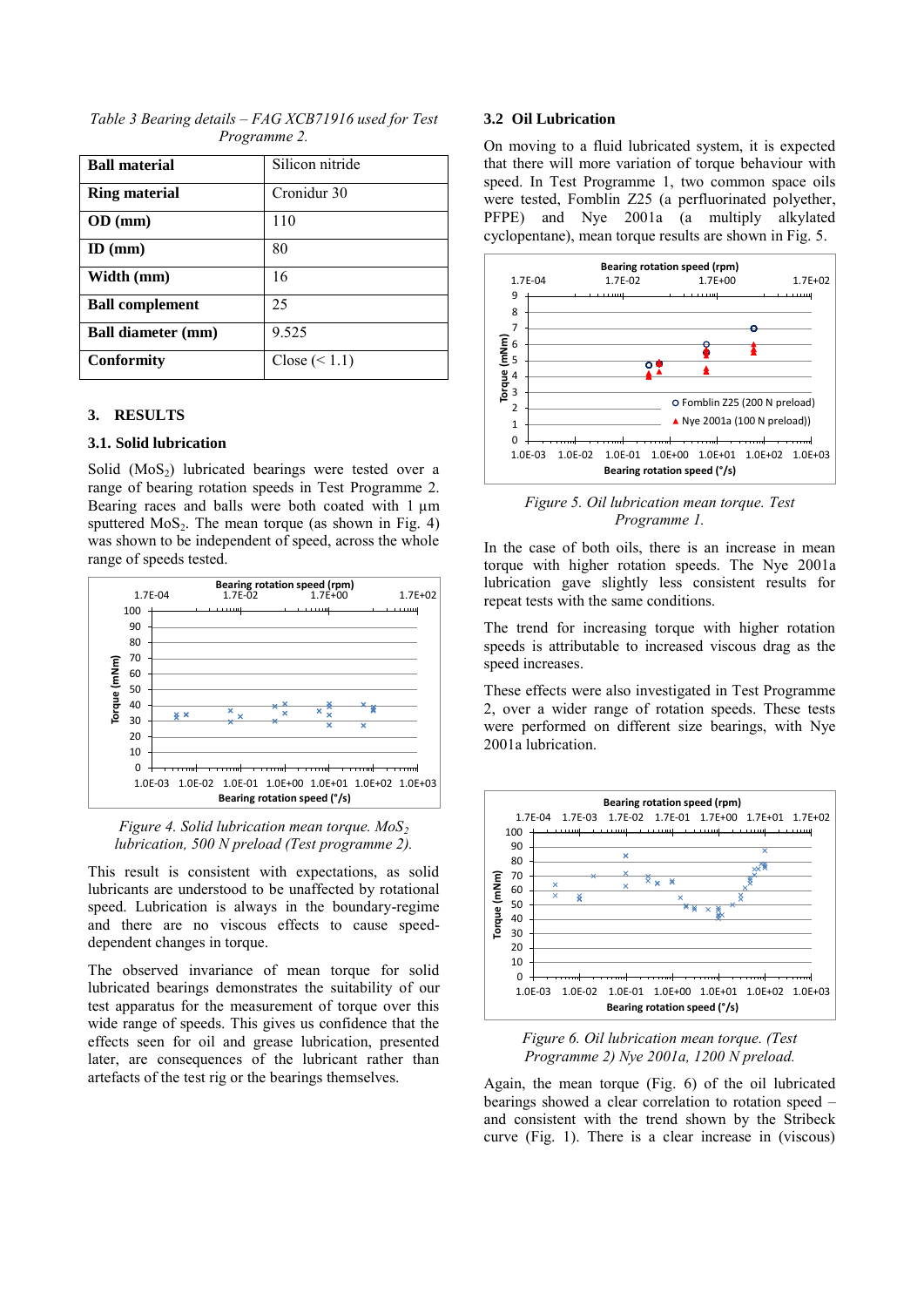torque above rotation speeds of around 1 °/s. At lower speeds – below  $\sim$ 1 rpm (0.7°/s) – there was more variability between measurements for a given rotation speed.

In Test Programme 2, torque noise across a wide range of rotational speeds was investigated. The peak-to-mean torque ratio (Fig. 7) was shown to be invariant with speed.



*Figure 7. Peak-mean torque ratio. Test Programme 2. Nye 2001a, 1200 N preload.* 

The standard deviation of torque, another measure of torque noise, shows a different relationship to speed (Fig. 8). The standard deviation showed a clear decrease as the speed increased from 0.003 °/s to 30 °/s. With increasing speed thereafter, where torque behaviour appears to be dominated by viscous losses, the standard deviation increased sharply.



*Figure 8. Standard deviation of torque. Test Programme 2. Nye 2001a, 1200 N preload.* 

# **3.3 Grease Lubrication**

Grease lubrication brings added complications, since as well as the effect of fluid viscosity as seen with oil lubrication, the grease filler particles may affect the bearing torque behaviour.

A range of greases was tested, as listed in Tab. 4, most of which contained polytetrafluoroethylene (PTFE) filler particles. Rheolube Nye 2000 contains a sodium complex filler.

*Table 4. Greases used for testing.* 

| <b>Grease</b>            | <b>Base oil</b>          | <b>Filler</b>   |  |
|--------------------------|--------------------------|-----------------|--|
| Braycote 601EF           | <b>PFPE</b>              | <b>PTFE</b>     |  |
| Braycote 601<br>micronic | <b>PFPE</b>              | <b>PTFE</b>     |  |
| Maplub PF100-a           | <b>PFPE</b>              | <b>PTFE</b>     |  |
| Maplub SH050-a           | Synthetic<br>hydrocarbon | <b>PTFE</b>     |  |
| Maplub SH051-a           | Synthetic<br>hydrocarbon | PTFE and $MoS2$ |  |
| Rheolube Nye<br>2000     | Synthetic<br>hydrocarbon | Sodium complex  |  |
| Maplub SH100-b           | Synthetic<br>hydrocarbon | <b>PTFE</b>     |  |

Mean torque results for a variety of greases are shown in Fig. 9. Several tests were performed with each grease, for clarity only the highest recorded mean torque at each speed is shown.





It is notable that in all cases the highest mean torque is seen at one of the lower rotation speeds. This behaviour is clearly quite different to that seen with oil lubrication, and it may be concluded that the high torque is attributable to the grease filler particles. In some cases, the mean torque at low speed was as much as five times greater than at 10 rpm.

The effect of preloading was also investigated for Braycote 601EF lubrication. Bearings were tested under both hard and soft preloading conditions, and results are shown in Fig. 10. Again, only the highest measured torque at each speed is shown in each case.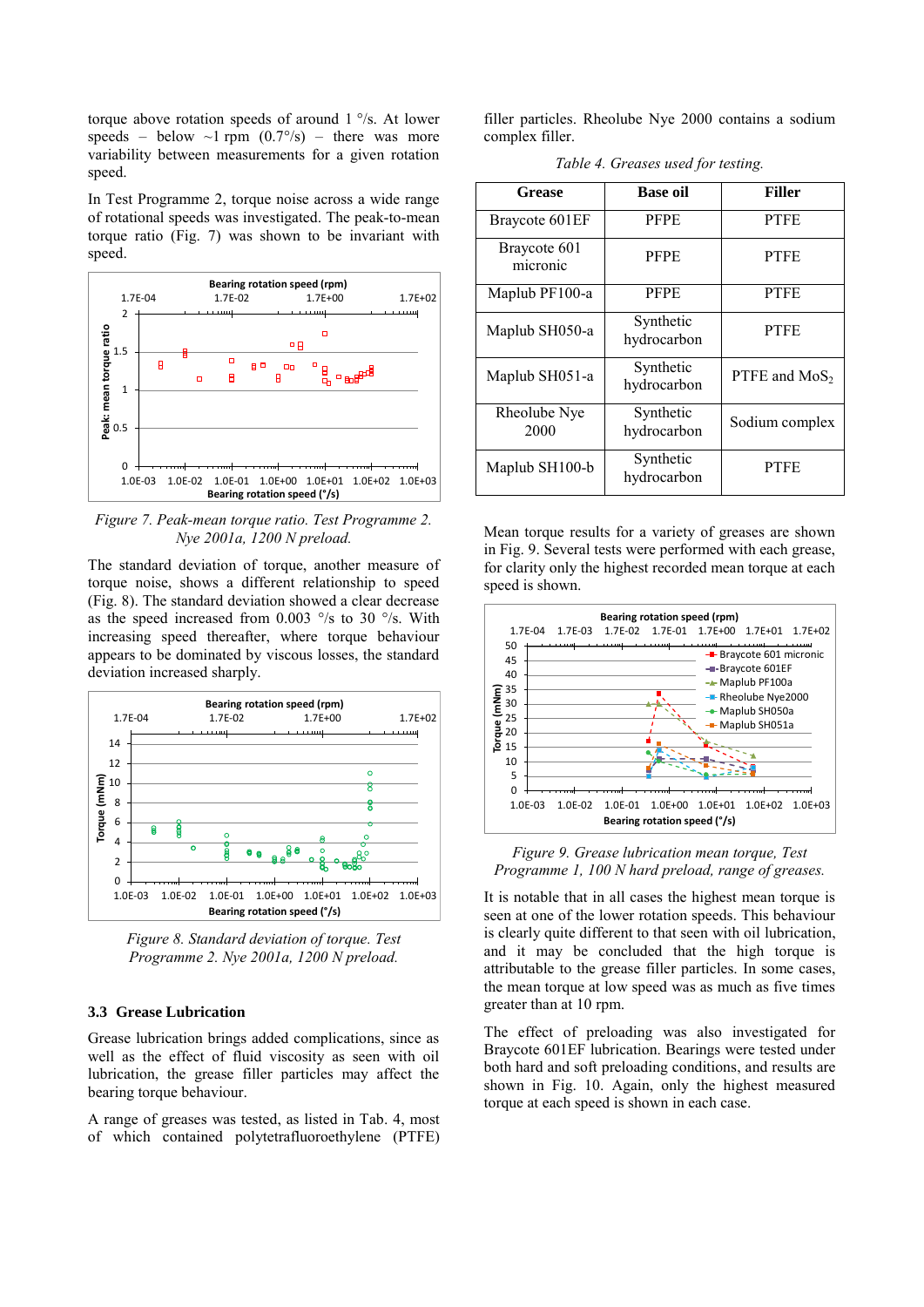

*Figure 10. Grease lubrication mean torque, Test Programme 1, Braycote 601EF, various preload settings.*

At the lowest preload tested, there is very little effect of speed, whilst the highest mean torque is seen with the highest applied preload. In most cases, and most notably with the 200 N preload, the mean torque is greatest at either 0.1 or 0.06 rpm.

In Test Programme 2, using different bearings, Maplub SH100b grease was tested, over a wider range of rotational speeds, at room temperature and 80°C.

The mean torque results  $(Fig 11(a))$  were highly variable, and did not show any consistent relationship with speed. Whilst this does not reproduce the extreme high torque excursions at low speed seen in Test Programme 1, it does nevertheless confirm that higherthan-expected, and somewhat erratic, torques occur with greased lubrication. The tests at elevated temperature generally show lower mean torque than at room temperature, although the variation with speed is still erratic.

Fig 11 (b) shows the results of all tests on the Maplub SH100b lubrication, illustrating the variation of torque under nominally the same operating conditions. At a speed of 1.7 rpm (10  $\degree$ /s) at room temperature – under which conditions nine separate measurements were made – the mean torque varies by a factor of two (between 56 and 115 Nmm).

Some of the results from Test Programme 1 demonstrate that the recent history of bearing running can have a large effect on the mean torque level. In several cases the highest torque was seen on reducing speed, and then stabilised with further running at low speed. This is exemplified in Fig. 12, in which results from a series of tests on Braycote 601 EF micronic are plotted in chronological order.







*(b) All test results.*

*Figure 11. Grease lubrication mean torque. Test programme 2. Maplub SH 100b, 1200 N preload.*



*Figure 12. Series of tests of Braycote 601EF micronic. Test programme 1. 100 N hard preload.*

It is clearly seen that the torque is at its greatest when reducing speed from 1 to 0.1 rpm, and then reduces after some running at 0.1 rpm. Similar effects were also seen for other greases.

Some additional tests were also performed as part of a separate test programme. These tests were not primarily aimed at characterising low speed behaviour, but unusual effects were observed for bearings lubricated with Maplub SH100b. It was observed that the mean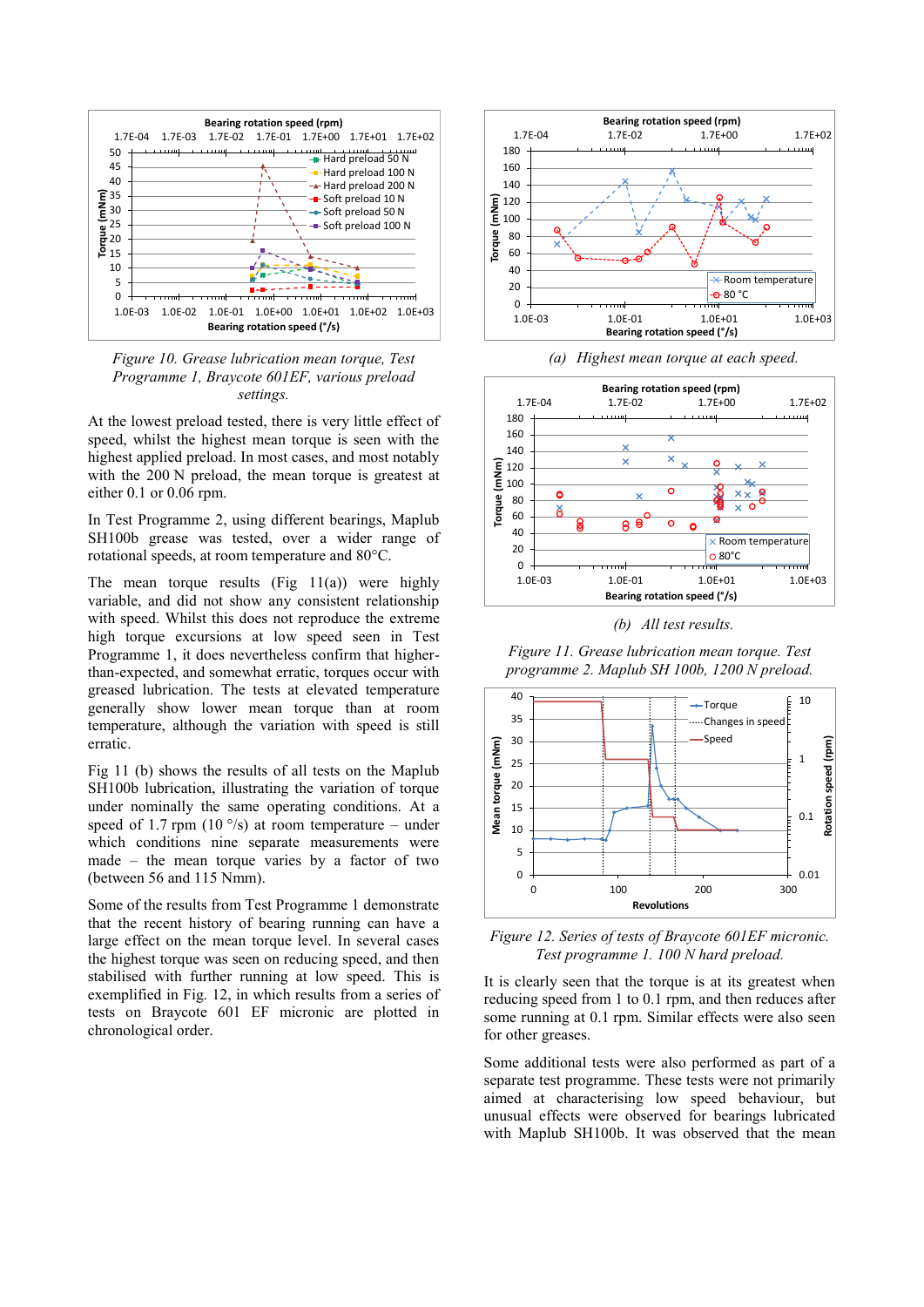torque was abnormally high for speeds in the range 1— 20 rpm (see Fig. 13). In tests of the same bearings with different greases, Maplub PF100-b and Braycote 601EF Micronic, the torque was consistent across the range of speeds tested (1 to 50 rpm).



*Figure 13. Tests of grease-lubricated angular contact, ball bearings (Barden type 104HC, 320 N preload) at speeds 1 to 50 rpm).* 

#### **4 DISCUSSION**

The tests of solid lubrication showed low torque which was independent of speed consistent with expectations.

The oil lubricated bearings generally displayed a trend which was broadly in line with expectations based on the Stribeck curve, increases in torque at the higher speeds being attributable to viscous drag.

The grease lubrication tests showed torque variations with speed which were inconsistent with the Stribeck curve. Thus bearing tests in Test Programme 1 exhibited anomalously high torques at slow speed but at higher speeds the torque behaviour converged to that of the base oils. This is illustrated by Fig. 14. Additionally, the grease-lubricated tests in Test Programme 2 showed erratic torques which were notably greater than the base oil tests, even at higher speeds.

It is concluded that the high and/or erratic torques observed in the grease lubricated bearings are related to the presence of the grease filler particles (PTFE) and that, in general, the anomalous torque behaviour is favoured by operation at low speeds and high loads.

It has been argued [4] that if the balls (in angularcontact bearings) run continuously on the same equatorial track then a channelling of the grease can occur leaving dry, uneven 'rolled-on' PTFE film in the ball track and the equatorial band of the ball. Balls will only run on the same equatorial band when one race/ball contact has full control over the ball spin component so that there is no spin at that point [4]. A relatively high friction coefficient is required for this to occur such as is likely in the boundary lubrication regime at low speeds

(at higher speeds as the oil thickness increases the friction coefficient decreases – Fig.1 - any increase in torque that occurs being due to viscous drag). In such a situation, even though there is a supply of oil at the sides of the running tracks and indeed on those areas of the ball outside the equatorial band this lubricant will not wet the PTFE transfer film (the surface tension of the oils exceed the surface energy of PTFE) or is not released from the grease unless moved into the contact area (e.g. if the balls start to slip bringing 'ball' grease into the running track).







*Figure 14. Maximum mean torques for lubricants with same base oil. Test programme 1.*

This proposed mechanism is consistent with our observations that the anomalous torque behaviour occurs at low speeds and is favoured at high loads (*i.e.* under conditions when *all* balls are highly loaded and less likely to slip).

In the situation postulated the balls run on a dry, uneven transfer film. This would account for the erratic torque behaviour but not the highest torques seen in Test Programme 1 as this would require a maximum friction coefficient of around 0.6 which would only be credible for an un-lubricated steel contact. However, we should be aware that PTFE is unable to lubricate at contact stresses above 1200 MPa (peak) and it is noted that in